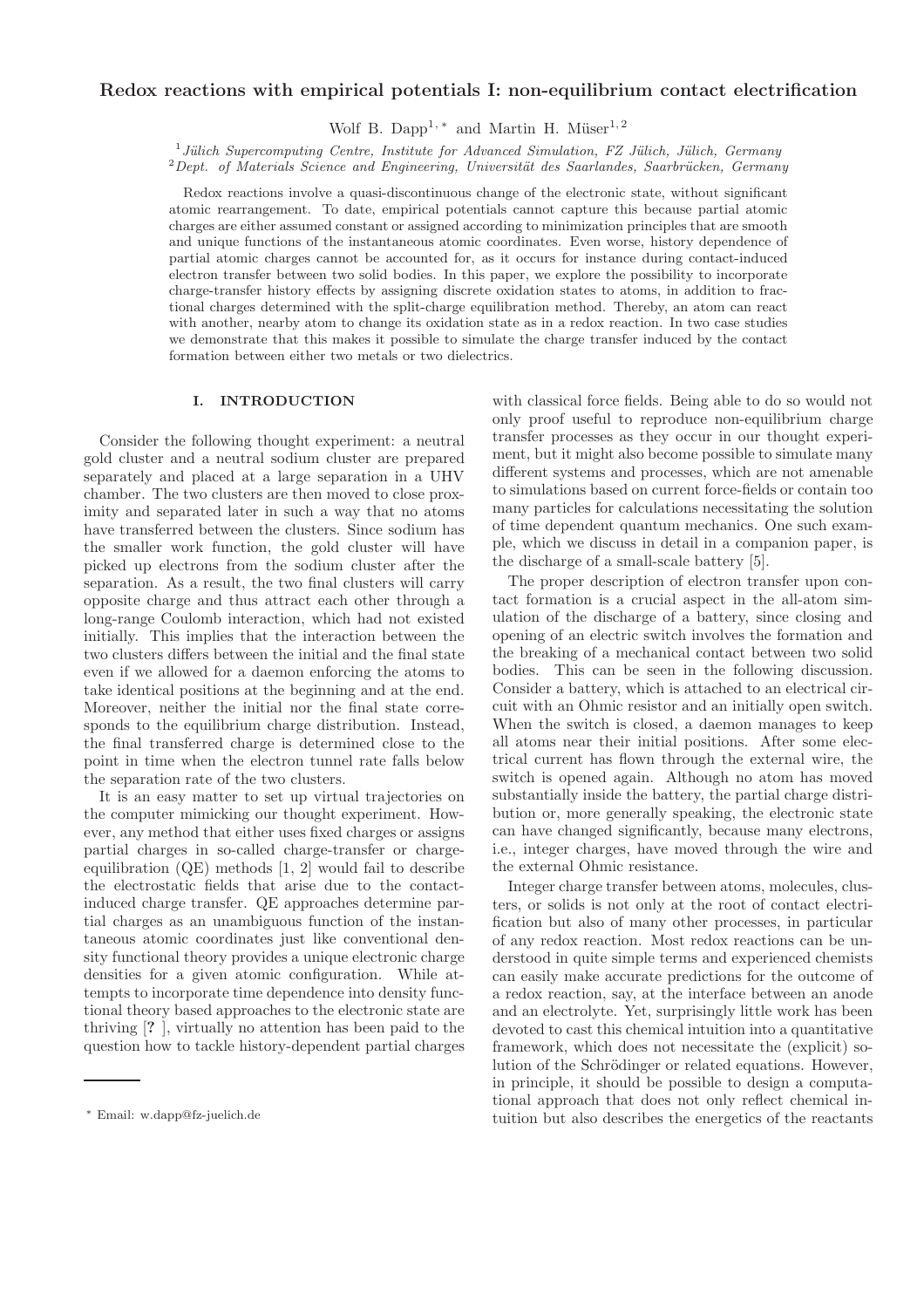and the products of a redox reaction with a precision as high as that of accurate force fields designed for nonreactive systems. To date, force fields require different parameterizations for the products and the reactants of a redox reaction. Even so-called reactive force fields, such as ReaxFF [6], fail to account for the charge transfer effects discussed in the context of the contact formation between two clusters and the discharge of a battery. A redox reaction implies a quasi-discontinuous change of the electronic state [7], which cannot be captured by any force field assuming a continuous evolution of interatomic forces with atomic coordinates.

In this paper, we explore the suggestion that introducing oxidation states into a charge-transfer approach makes it possible to capture history dependence in classical force fields and to model (non-equilibrium) redox reactions [8]. Our intent is to demonstrate a proof of concept rather than to model a specific system with high accuracy. In this first attempt, we focus our attention on the thought experiment discussed at the beginning of the introduction. In our companion paper, we demonstrate that all-atom simulations of batteries (based on the methodology developed herein) reproduce non-trivial observations, such as the existence of a voltage plateau during discharge of the battery for small discharge rates.

The remainder of this work is organized as follows: In Section II, we summarize the split-charge equilibration (SQE) model [9], which we used as a basis for our study. This includes a discussion of the original method as well as its extension to "redoxSQE," in which oxidation states can be changed. In Section III, we demonstrate that redoxSQE indeed captures the time-dependence of interactions between molecules as discussed in our first thought experiment. Conclusions are drawn in Section IV.

#### II. METHOD

### A. The split-charge equilibration method

Charge equilibration methods are based on the minimization of an expression reflecting the (partial) charge distribution in an atomic system [1, 2]. In this work, we use the split-charge model [9]:

$$
V = \sum_{i} \left( \frac{\kappa_i}{2} Q_i^2 + \chi_i Q_i \right) + \sum_{i,j < i} \left( \frac{\kappa_{ij}}{2} q_{ij}^2 + J_{ij} Q_i Q_j \right). \tag{1}
$$

Here,  $Q_i$  is the charge of atom i. Its chemical hardness and electronegativity are denoted by  $\kappa_i$  and  $\chi_i$ , respectively.  $J_{ij}$  reflects the distance-dependent Coulomb interaction between two atoms, which we do not screen at short distances, i.e.,  $J_{ij} \equiv 1/r_{ij}$  in this study,  $r_{ij}$  being the distance between two atoms. The term  $q_{ij}$  denotes a partial charge, or split charge, donated from atom  $j$  to atom *i*. It is antisymmetric in the indices, i.e.,  $q_{ij} = -q_{ji}$ . The net charge of an atom in the formulation proposed in Ref. [8] then reads:

$$
Q_i = n_i e + \sum_j q_{ij},\tag{2}
$$

where  $n_i$  is the (formal) oxidation state and e the elementary charge. The term  $\kappa_{ij}$ , which is distance dependent (and should usually also be environment dependent), is called the bond hardness. It is inversely proportional to the polarizability of the bond connecting two atoms. In the condensed phase, the inverse bond hardness associated with nearest neighbors is proportional to the dielectric permittivity [10].

We refer to the original literature for an in-depth discussion and motivation of the SQE model [8–10]. However, we summarize some of its properties in this section and compare it to other charge equilibration approaches. In contrast to the traditional purely atom-based charge transfer potentials, i.e., those omitting bond hardness terms, the SQE model produces the correct dissociation limit of molecules [8, 9, 11], the (high-frequency) dielectric permittivity does not automatically diverge [10], it shows the correct linear scaling of the polarizability of polymers with increasing chain length [12, 13], as well as the correct dependence of the dipole of alcohols on the length of the fatty tail [14]. Lastly, the chemical hardness of molecules (which one can associate with the band gap of solids) levels off at a finite value rather than to become zero for large particle numbers [8]. In contrast to purely bond-polarizability based models, i.e., approaches excluding the singly-indexed atomic hardnesses  $\kappa_i$ , SQE shows the correct scaling of oligomers with decreasing chain length [12], it is not restricted to systems with a dielectric permittivity just slightly above unity [8, 10], the chemical hardness of molecules is positive as it should be, rather than negative [8], and it maintains the concept of atomic hardness, which can be well motivated from the density functional theory (DFT) formulation of quantum mechanics [15–17]. SQE has also been coupled to bond-order potentials describing short-range interactions. Good values were obtained for dipoles and heat of formation for isolated molecules, radial distribution functions of liquids, as well as reasonable energies of oxygenated diamond surfaces [24].

The work on charge transfer models by Verstraelen and coworkers deserves particular mention. They found that SQE outperforms previous charge equilibration approaches in all of their 23 benchmark assessments when applied to a large, systematically chosen set of organic molecules [13]. In a later study [19], they showed that SQE produces proper partial charges and response functions for both isolated silicate and related molecules as well as their condensed ceramic phases, by using a unique and thus to some degree transferable parameterization scheme. In contrast, atom-based charge transfer approaches suffered from the usual superlinear scaling of the polarizability. In a theoretical work, Verstraelen et al. motivate the combination of bond hardnesses and atomic hardnesses with density-functional based consid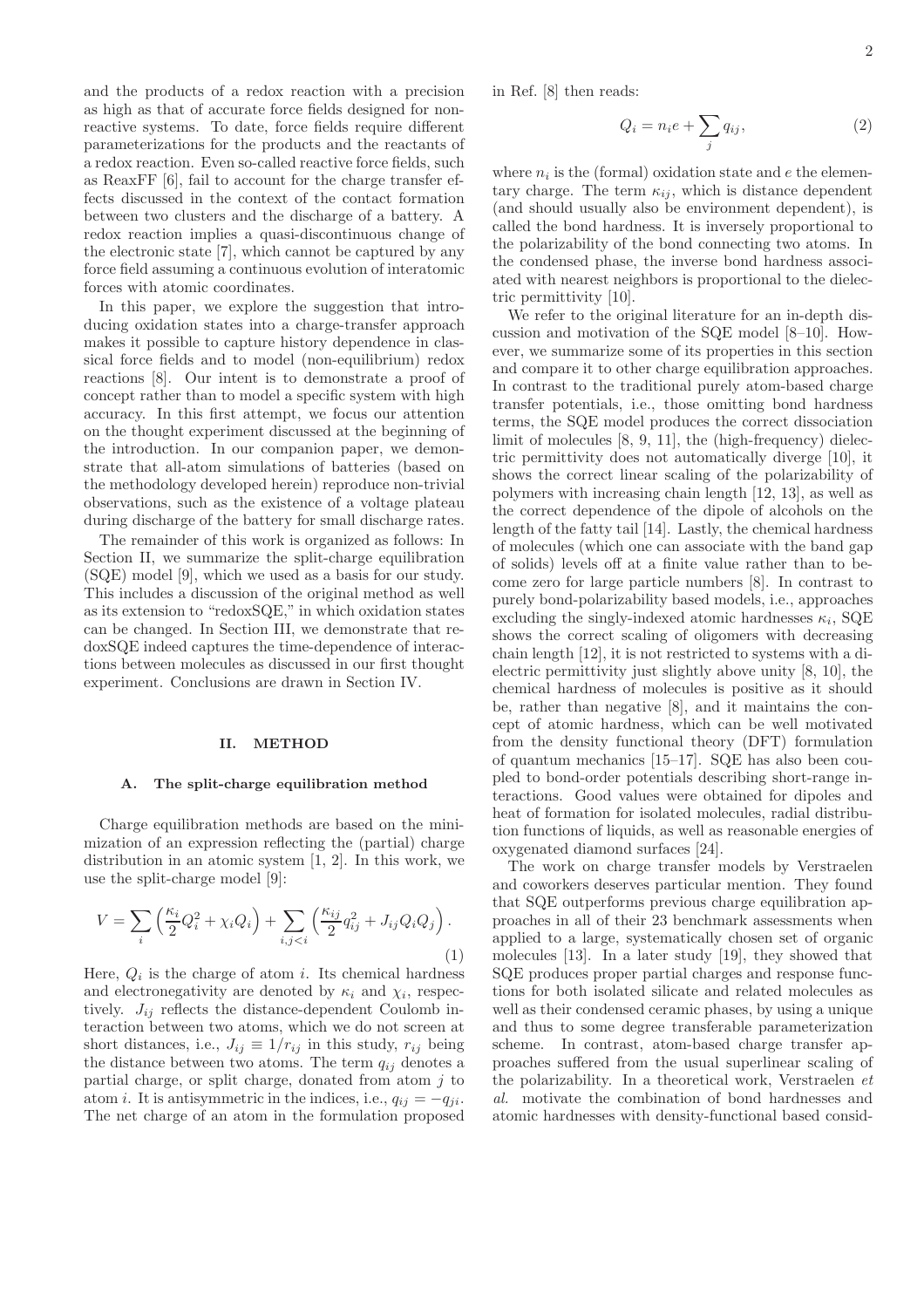erations [20]. In a recent study [21], they recognized that the original SQE model (i.e., the one in which all oxidation states are set to zero) fails to predict partial charges and polarizabilities of zwitterionic molecules. Once charges of (formally charged) fragments in (zwitterionic) molecules were constrained to be a positive or negative elementary charge plus a split charge from the atom to which the fragment was bonded, partial charges turned out to compare well to those deduced from an iterative Hirshfeld partitioning. Their constraint on fragments [21], called  $SQE+Q^0$ , is similar in spirit to redoxSQE, even if atom-based charge-transfer models cannot be extended to fragments in a simple, systematic fashion [22, 23].

## B. Bond hardness and bond breaking

In the phenomenological framework of the SQE model, the value of the bond hardness terms classifies the nature of the bond between two atoms. A bond between two atoms i and j is called metallic if  $\kappa_{ij} = 0$ . When two atoms are not bonded, no split charge can be shared, which can be expressed formally with  $\kappa_{ii} = \infty$ . If  $\kappa_{ii}$ is positive and finite, we classify the bond as dielectric. Of course, conductivity is a collective property rather than a function of the separation between two atoms, and approaches like ours will be unable to capture resonance effects, for instance in molecular-scale electronics. Yet, we are in a position to set up local rules producing the correct macroscopic dielectric response functions when properly parameterized. We feel that this is progress with regards to routinely-used charge equilibration approaches (such as the one employed in ReaxFF) which always yield the response of ideal metals [8, 10].

For simplicity, we take the bond hardness as a function solely of the separation between any two atoms or ions, once we have introduced oxidation states. This first-order approximation will have to be abandoned for material-specific simulations, where one might want to design bond hardnesses along the lines of bond order potentials [25]. A bond shall be broken, i.e.,  $\kappa_{ij}$  should diverge, if  $r_{ij}$  exceeds the threshold value  $r_1$ . This also implies that atoms  $i$  and  $j$  no longer share a split charge. (In reality, the polarizability between two distant atoms should never be exactly zero, but decay exponentially as their atomic orbitals cease to overlap.) At short separation,  $\kappa_{ii}$  should move to a value such that a system composed of dimers at the given separation gives the correct dielectric response.

To show the generic features of our model, we use a rather basic model, where the bond hardness is either zero (to reflect traditional charge equilibration approaches) or a unique function of distance. Making  $\kappa_{ii}(r_{ii})$  depend on the oxidation state of the atoms does not change the property of the model qualitatively. For a neutral dimer in the SQE description, we set the two atomic oxidation states to zero, or alternatively, to  $n_{1,2} = \pm 1$  (so that the net charge of the molecule remains zero).

As discussed earlier, we want to make the bond hardness approach infinity at a threshold  $r_1$  at large separation and a constant finite value at a lower threshold  $r<sub>s</sub>$  at short separation. For this purpose, we adopt the functional form similar to the one introduced by Mathieu [11], who already parameterized bond breaking in the split-charge framework. Specifically, we choose:

$$
\kappa_{ij}^{(b)} = \begin{cases}\n\kappa_{ij}^{(p)} & r_{ij} \le r_s, \\
\kappa_{ij}^{(p)} + \kappa_{ij}^{(0)} \frac{(r_{ij} - r_s)^2}{(r_1 - r_{ij})^2} & r_s < r_{ij} < r_1, \\
\infty & r_1 \le r_{ij}.\n\end{cases}
$$
\n(3)

Here,  $\kappa_{ij}^{(p)}$  is the plateau value, which is zero for metals and positive for dielectrics, while  $\kappa_{ij}^{(0)}$  is always positive. We do not claim that the functional form in Eq. (3) is chemically realistic, although Mathieu [11] found quite reasonable trends for partial changes in the analysis of the homolysis of a variety of organic molecules including some neuroleptics. That work included results for radicals and transition states, even though the calibration was done on equilibrated structures satisfying the octet rule.

Our diatomic molecule shall be characterized as follows. Atomic hardnesses:  $\kappa_1 = \kappa_2 = 3.5$  (in arbitrary units, which in typical cases should correspond roughly to electronvolts), electronegativity:  $\chi_{1,2} = \pm 1.5$ , i.e., atom 2 (henceforth called the anion) is more electronegative than atom 1, which one could associate with the cation. This choice implies the correct dissociation limit, that is, the energy required to transfer charge between two distant atoms is positive, specifically  $\Delta E_{trans} = 0.5$ . Moreover, we choose  $r_s = 0$ ,  $r_1 = 2$ ,  $\kappa^{(p)} = 0$ , and  $\kappa^{(0)} = 1/8$ . The Coulomb interaction reads  $V_C = Q_1 Q_2/r_{12}$ . The split-charge can be calculated by minimizing Eq. (1) with respect to the split charge  $q$ , i.e.,

$$
q = \frac{\chi_2 + (\kappa_2 - J)n_2 e - \chi_1 - (\kappa_1 - J)n_1 e}{\kappa_1 + \kappa_2 + \kappa_1 - J}
$$
 (4)

We consider neutral systems, i.e.,  $n_1 = -n_2$ . For the discussion of charged systems and molecular hardness, we refer to Ref. [8].

We add a short-range two-body interaction energy to the split-charge related energies. For reasons of simplicity, we use a standard Lennard-Jones potential:

$$
V_{\rm LJ}(r) = 4\epsilon \left\{ \left(\frac{\sigma}{r}\right)^{12} - \left(\frac{\sigma}{r}\right)^{6} \right\},\tag{5}
$$

where  $\epsilon = \sigma = 1$  are chosen. Here, a typical value for  $\sigma$ would be 2Å. We abstain from adjusting any interaction parameters for different oxidation states, even if this level of simplicity is probably not tenable for realistic parameterizations. The resulting charges on atom 1 and the total energy for different oxidation states are shown in Fig. 1.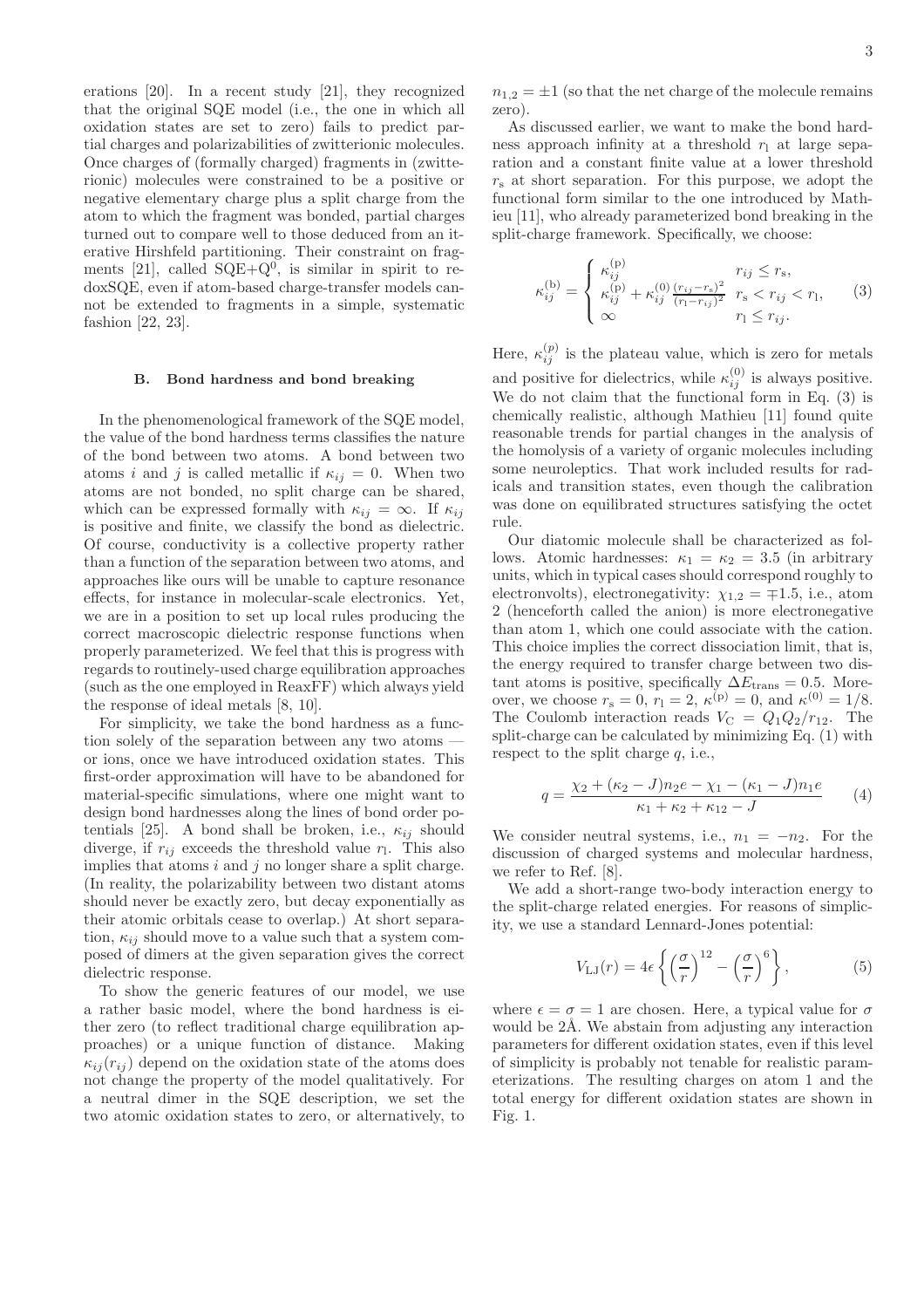

FIG. 1. (Color online) **Top:** charge  $Q_1$  of the "cation" as a function of the interatomic distance  $r_{12}$  for different computational approaches. Bottom: energy  $V_{12}$  of the diatomic molecule as a function of the interatomic distance. In both graphs, two different oxidation state configurations are considered as well as the conventional charge equilibration approach. The short black lines in the bottom graph illustrate the functional dependence of the energy of the quantummechanical ground state and the first excited state on the interatomic distance.

The top part of Fig. 1 illustrates that conventional QE ( $\kappa_{ii} = 0$ , choice of  $n_1$  irrelevant for neutral systems) produces partial charges on the two atoms even when they are distant. At infinite separations, the charge on the electropositive atom levels off at a finite value  $(\chi_2 - \chi_1)/(\kappa_1 + \kappa_2) \approx 0.43$ . In SQE however, the two atoms are either neutral or each one carries an integer charge of opposite sign in the dissociation limit, owing to the diverging SQE bond hardness.

In the bottom part of Fig. 1, we point out that the two SQE curves with different values for  $n_1$  cross. At short separation, the system benefits if it transfers a negative integer charge to the anion, while both atoms are preferably neutral in the dissociation limit. Qualitatively, the behavior of the two curves is similar to those obtained from full quantum-mechanical potential energies of ground states and first excited states, except near the transition region. There, the two curves would not cross but the  $n_1 = 1$  curve would smoothly evolve into the  $n_1 = 0$  curve and vice versa (as sketched by the short black lines). We note that the crossing of the two levels does not have to occur at  $r_1$ , but that both existence and location of the crossing point depend on the choice of parameters. Moreover, we note that the asymptotic behavior of the  $n_{1,2} = \pm 1$  curve for large  $r_{12}$  reflects the Coulomb attraction between two opposite, integer charges as well as the energy  $\Delta E_{trans}$  required to ionize atom 1 and donate the electron to atom 2.

Before addressing how to design dynamics for the transition from the  $n_{1,2} = \pm 1$  to the  $n_{1,2} = 0$  surface, we wish to comment on the asymptotic behavior of interatomic forces near  $r_1$ . Since  $q$  minimizes the potential energy, the interatomic force reads, in the two-body problem considered here:

$$
\mathbf{F}(r_{12}) = \mathbf{F}_{\text{LJ}}(r_{12}) + \mathbf{F}_{\text{C}}(r_{12}) - q_{12}^2 \nabla \kappa_{12}(r_{12}).
$$
 (6)

In addition to the Lennard-Jones force  $\mathbf{F}_{\text{LJ}}$  and Coulomb force between (point-) charges  $\mathbf{F}_C$ , an additional term arises as a result of the distance dependence in the bond hardness. We disregard possible environment-dependent corrections to atomic hardnesses and electronegativities. If we now assume that  $\kappa_{ij}$  diverges with a power law  $1/(r_1 - r_{12})^{\alpha_1}$ , the absolute value of the additional force term scales as  $q_{12}^2/(r_1-r_{12})^{\alpha_1+1}$ . The split charges themselves scale as  $q_{12} \propto 1/\kappa_{ij}$  when  $r_{ij}$  approaches  $r_1$ . Thus, the extra contribution to the force originating from the bond hardness terms becomes

$$
-q_{12}^2 \nabla \kappa_{12}(r_{12}) \propto (r_1 - r_{12})^{\alpha_1 - 1}.
$$
 (7)

Choosing  $0 < \alpha_{\rm l} < 1$  would lead to an integrable singularity in the force, so that the bond could be broken with finite energy. However, a numerical implementation has the high risk to lead to unstable simulations. For  $\alpha_1 = 1$ , the force is discontinuous at  $r_1$ , which implies that the usually used symplectic (Verlet) integration algorithms would no longer be strictly energy conserving. (This would be roughly equivalent to cutting off potentials at finite distances without smoothing the potential.) Our choice of  $\alpha_1 = 2$  leads to discontinuities only in the first derivative of the force. This means that the second derivatives are divergent at isolated points so that symplectic integrators might still show very small drifts, which should nevertheless be unnoticeable in practice.

The behavior for the discontinuity in the force-distance curve at the short-range cutoff can be discussed in similar terms as that at large distances. Now,  $q$  does not necessarily tend to zero and must therefore be assumed to be finite at  $r = r_s$ . Thus, assuming that the "excess" hardness, i.e.,  $\kappa_{12} - \kappa_{12}^{(0)}$  increases with  $(r-r_s)^{\alpha_s}\Theta(r-r_s)$ , one obtains a discontinuous force at  $r_s$  for  $\alpha_s = 1$  and a discontinuity in the first derivative of the force for  $\alpha_s = 2$ .

### C. Assigning oxidation states

Simulating the dissociation of molecules, clusters, or solids necessitates rules for the change of the oxidation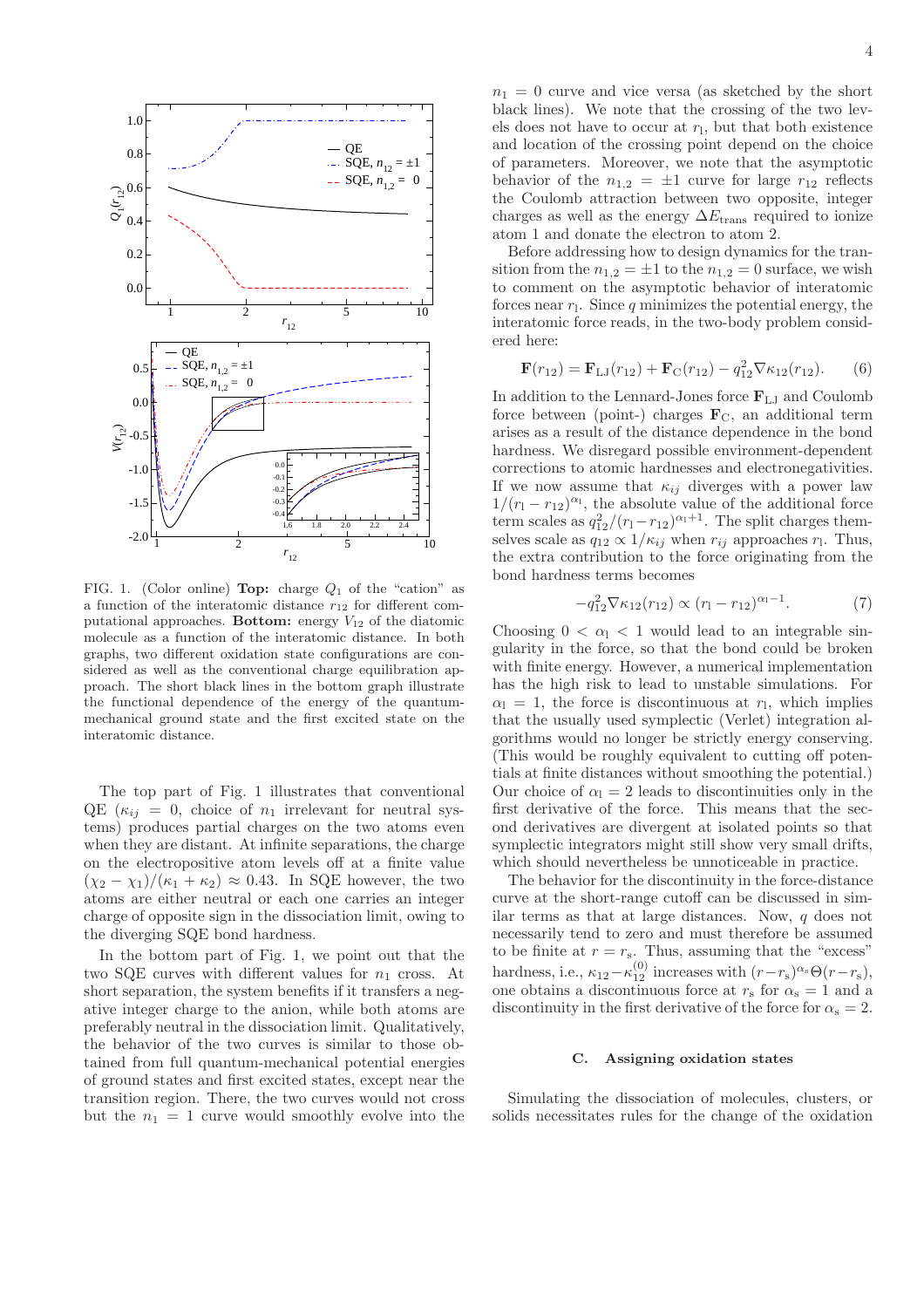

FIG. 2. Schematic illustration of the history dependence of atomic charges. The final nuclear configurations in (a) and (b) are identical. However, in (a), the chlorine atom has initially resided on top of the metal cluster so that its final charge will be a negative elementary charge. In (b), a NaCl molecule is dissociated first leading to two neutral atoms. When the Na is introduced into the bulk substrate, the Cl is too distant to receive an electron from the bulk metal on relevant time scales. The different behavior arises because the electron affinity of chlorine exceeds the work function of metallic sodium but is smaller than the ionization energy of atomic sodium.

state of individual atoms – or at least of fragments. The feature of the redoxSQE model that we explore in this work is that it allows for integer charge transfer (ICT) besides the exchange of partial charges across bonds between two atoms. This section explains our implementation of such ICTs. First, however, we motivate the rules by performing an asymptotic analysis of a charge transfer process, which is similar in spirit to the thought experiments discussed in the introduction.

Consider a chlorine atom close to a surface of metallic sodium in UHV, as illustrated in Fig.  $2(a)$ . Initially the Cl atom is close to the Na metal and is moved adiabatically to a distant position. Straight from the onset, the sodium cluster will have donated an electron to chlorine. At no point in time will the chlorine be able to reduce its energy by donating its extra electron to the sodium, because the electron affinity of chlorine exceeds the work function of solid sodium. Thus, the final charge of the Cl atom will be  $-1$  and that of the Na cluster  $+1$ .

In contrast, if we reach the final configuration through the process shown in Fig. 2(b), the chlorine will remain neutral on experimentally relevant time scales. The reason is that an (adiabatic) dissociation of the NaCl dimer leads to two neutral atoms, because the ionization energy of Na exceeds the electron affinity of Cl. Thus, the final states for the two cases differ. We stress that we did not assume any "extreme" conditions, such as high shear rates or pressures, as they typically occur at microscopic contact points between two rubbing solids.

Determining the precise rates of electron transfer reactions is a mature field of research [7]. The transfer of electrons between atoms can occur with non-negligible probabilities on short time scales of a few molecular dynamics time steps when two atoms are not too distant from one another. Once they have moved away from one another, the rates decrease exponentially with separation so that they eventually become negligible even over extended periods of time. In many cases, such as the dissociation of a Cl atom from sodium discussed in this section, the products do not depend sensitively on the time when this transfer has occurred. In our current example, the precise electron tunneling rate would only matter if the molecular dissociation in case (b) occurred at an "intermediate" distance from the surface. In all other cases, it would suffice to have an algorithm producing approximate average rates for the electron transfer process.

To mimic the typical electron tunneling dynamics, we proceed as follows: At each time step, we select all "relevant" dielectric bonds. As mentioned before, a bond is called dielectric if two atoms are sufficiently close together to share a split charge, but not close enough to have a vanishing bond hardness. Which pairs of atoms are classified as sharing a relevant bond depends on the problem of interest. In the current example, it would only be the bond between the chlorine atom and one sodium atom if their distance is small — or the bonds to several atoms at the bulk sodium surface. In the contact formation between two solids discussed in the introduction, relevant bonds would form between pairs of atoms from different metal clusters. Non-relevant dielectric bonds are those where electron hopping can be neglected, for example, between two atoms belonging to the same dielectric material, which we assume to be non-conducting.

Once a bond has been identified as relevant, we draw a random number between zero and one. If the product of time step and estimated transfer rate is greater than the random number, we make a trial ICT. (In chemically realistic simulations, the transfer rate must be determined from quantum mechanical calculations.) If the final energy is equal to or below the initial energy, the move is accepted, otherwise the move is rejected. A natural alternative to this procedure, which keeps the electron close to their ground states, would be to apply the Metropolis algorithm. In our current, developmental implementation, a trial ICT is an expensive move, because it is still coded as an  $\mathcal{O}(N^2)$  algorithm. All split charges need to be updated during a single trial move, because we have to find the new split charges for the attempted oxidation state — and we still work with all-atom interactions. This is similar to saying that all molecular orbitals of the system will be modified during an (electron transfer) reaction [7]. However, as argued in Ref. [8], it should often be possible to turn the trial ICTs into local operations with bounded errors. The reason is that the change in the split charges induced by the redox move decreases very quickly with increasing distance to the location of the electron transfer.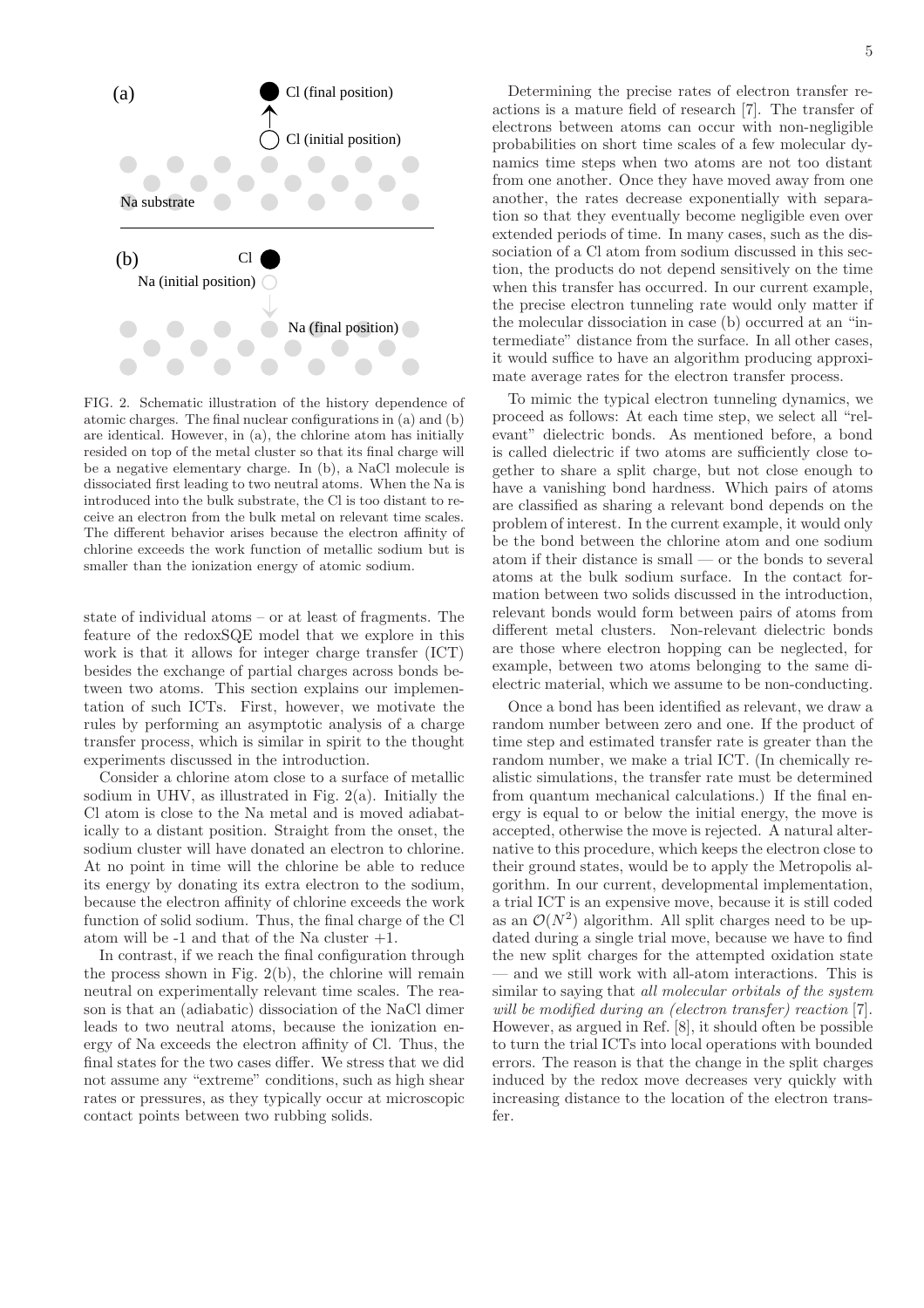ICTs in metallic bonds ( $\kappa_{ij} \equiv 0$ ) are unnecessary, because backflow of the split charge  $q_{ij}$  compensates the integer charge transfer. Atomic charges and total energies are unaffected, so that every trial move would be accepted, but no interatomic force would have changed. Rather than assigning oxidation states to individual atoms sharing a metallic bond, it would be more meaningful to assign them to connected metal clusters. However, in many cases, such as the ones discussed in this section, and also in the companion paper on batteries, constructing clusters can be avoided.

## III. CASE STUDIES

#### A. Contact formation between metals

The mechanism of contact electrification between two metals is well established [26]. Electrons transfer from the metal having the smaller work function to that with the larger one. The resulting charged solids then have a reduced difference of their work functions and the charge transfer eventually comes to a stop. Of course, the amount of transferred charge is affected by electrostatics, i.e., by the total capacitance of the two metals and by the rate at which the two metals are pulled apart. Thus, while the *amount* of transferred charge may be difficult to predict theoretically, the direction of charge flow between initially neutral metals is entirely determined by their work functions. Therefore, metals can be arranged in a well-defined fashion into the triboelectric series [26, 27], which lists materials closer to the top (bottom) the more it has the propensity to have attracted negative (positive) charge after having touched or rubbed against a counter body.

Fig. 3 demonstrates that our model reproduces the qualitative features of charge transfer between metals. It shows a tip which is brought into close contact with a substrate and then separated again. The clusters are initially neutral, however, during contact charge can transfer and after separation remain (to some extent) on the clusters. The charge distribution mainly lives on the surface of the clusters, as expected for metals, because this minimizes the (repulsive) electrostatic energy.

In the simulations for Fig. 3, the center of mass of the tip was moved by a small increment at each time step, and all atoms within the tip were kept fixed relative to its center-of-mass. Within each solid all bond hardnesses were equal to zero. Bonds between atoms belonging to different solids turned dielectric — and could thus share a split charge — when their separation was below the threshold  $r_1$ . A trial ITC was made in each dielectric bond with a trial rate inversely proportional to the bond hardness. One can certainly envision other rules for the attempt frequency. However, the details of such rules do not affect the results in a qualitative fashion, which is why we abstained from "fine tuning."

We repeated the same calculation with a pure QE



FIG. 3. Visualization of the contact electrification of a metal tip and a metal substrate. Red and blue indicate, respectively, the amount of negative and positive charge per atom. Initially neither solid is charged. When they are brought to close proximity, charge can transfer between them such that negative charge flows from the metal with the small work function to that with the large work function. After the solids have been separated, no more charge can flow.



FIG. 4. Charge of the electropositive metal cluster from Fig. 3 as a function of separation during approach and retraction. The red and the blue line represent approach and retraction curve of the two metals in the full SQE formalism, respectively. The black line reflects the results from a traditional charge equilibration method. The dot-dashed black line corresponds to the charge transfer in the QE model when tip and substrate are infinitely far apart. Inset: Blow-up of the SQE charge-distance curve. The dashed lines represent a simulation, where the electronegativity difference between tip and substrate atoms was increased by  $\approx 10\%$  with respect to the original data.

model, in which (split) charge can flow freely between all atoms. As a consequence, the charge distribution is a unique function of the distance between the two parts, in a similar fashion as in the formation and breaking of a diatomic molecule in Fig. 2. The results for the metallic tip-substrate system are shown in Fig. 4. The charge transfer is driven by the electronegativity difference and opposed by the generation of an electrostatic field around each metal cluster, i.e., by the (inverse) capacitance of the two metal pieces, which is predominantly a function of the shape of tip and substrate, and, for small clusters, also a function of the atomic hardnesses.

The inset of Fig. 4 reveals that the charge on the electropositive tip does not necessarily decrease mono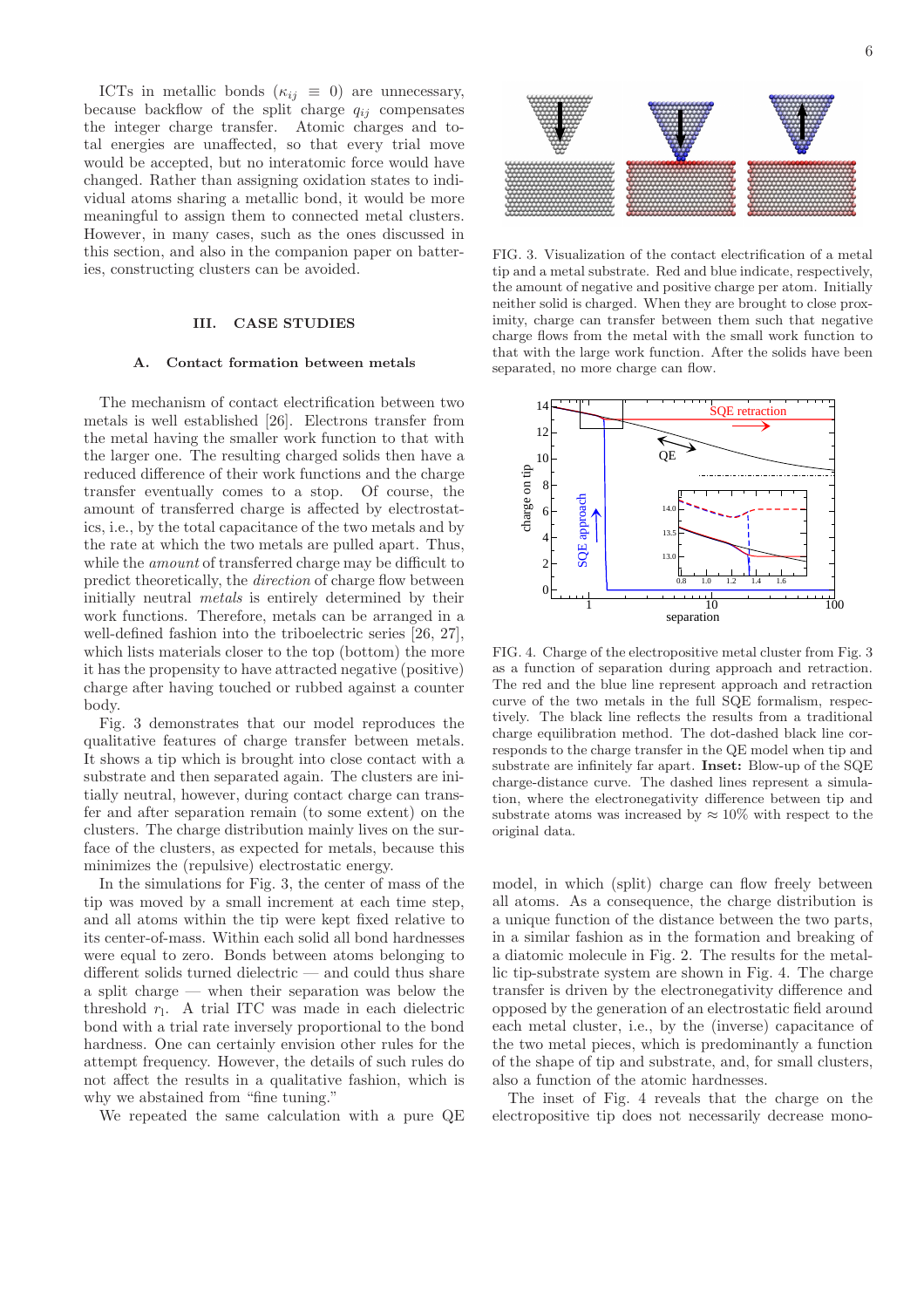tonically with the separation between tip and substrate. The final charge tends to be the closest integer value to the charge at a separation  $r \lesssim r_1$ , which can result in a rounding-up of the charge as in the  $n_1 = 1$  case in Fig. 2. Conversely, if the next integer charge is more easily reached by rounding down, the charge behaves more like in the  $n_{1,2} = 0$  case of Fig. 2. It would be interesting to investigate if similar results could be obtained from time-dependent quantum chemical simulations. However, such calculations are beyond the scope of the present work.

### B. Contact formation between dielectrics

The charge transfer between dielectrics is much less well understood than that between metals. Competing views are that rubbing or other contact-dynamics induced charging occurs predominantly through electron transfer (potentially via gap surface states) [28], proton transfer [27], or the exchange of hydroxide or other ions [29]. Unlike metals, dielectrics cannot be arranged in a unambiguous fashion into a triboelectric series. In some cases, it is even possible to arrange materials in a cyclic triboelectric series. For example, in the list {glass, zinc, silk, filter paper, cotton, glass} each material attracts negative charge during rubbing from that standing to its immediate left [30].

The existence of cyclic triboelectric series implies that tribocharging between dielectrics cannot generally be rationalized in terms of unique or effective electron affinities and ionization energies of the involved (free-standing) dielectrics. However, it may be premature to conclude that the existence of cyclic triboelectric series can only be explained by ion transport as argued previously [29]. Local pressures at points of intimate mechanical contact can be very high for brief moments, i.e., shorter than the time needed to nucleate a dislocation. Consequently, local stresses can reach the theoretical yield stress of the underlying materials for times sufficiently long for electron transfer reactions to take place. During the time interval when pressures are extreme, hybridization changes and/or the generation of charged molecules can occur in a tribological contact [31, 32], and dramatically altered charge transfer characteristics may result.

The model used in this work is too crude to reflect hybridization effects, surface gap states or other effects whose descriptions would necessitate sophisticated parameterization schemes. However, this deficiency is not intrinsic to the idea of assigning oxidation states to atoms, but rather a consequence of restricting the parameterization to two-body terms. In our approach, positive charge tends to flow from the electronegative to the electropositive material, and, as far as mono-atomic solids are concerned, the model would result in a well-defined triboelectric series.

Apart from this limitation, the redoxSQE approach introduced in this work can reproduce qualitative features



FIG. 5. Similar to Fig. 3. However, this time, the bonds within each solid are modeled as dielectric. This prevents the charge from delocalizing significantly.



FIG. 6. Charge of the electropositive dielectric tip from Fig. 5 as a function of separation during approach and retraction.

of the charge transfer between two dielectrics, as shown in Fig. 5. Charge can be exchanged between two contacting solids or clusters. Unlike those placed onto a metal, charges being donated to a dielectric do not spread out over the surface but remain pinned near the point of contact. This behavior would also be found in real systems, except that electrons would be allowed to hop on long time scales. This, in principle, could have been incorporated in the simulations as well.

Although the atomic hardness for the contact formation between two dielectrics were chosen the same as those used in the simulation of metal clusters, the total amount of transferred charge is much less, which can be seen when comparing Fig. 6 to Fig. 4. Since ICTs are only attempted between the two front atoms of the tip with the closest substrate atoms, the charge that is ultimately transferred is restricted to two elementary charges for the given set up. In comparison, the number of transferred elementary charges is 13 for the two studied metal clusters. Another difference is that polarization charge in the dielectric is located near the atoms with non-zero oxidation number, while it is spread much more evenly across the metal (hyper-) surface.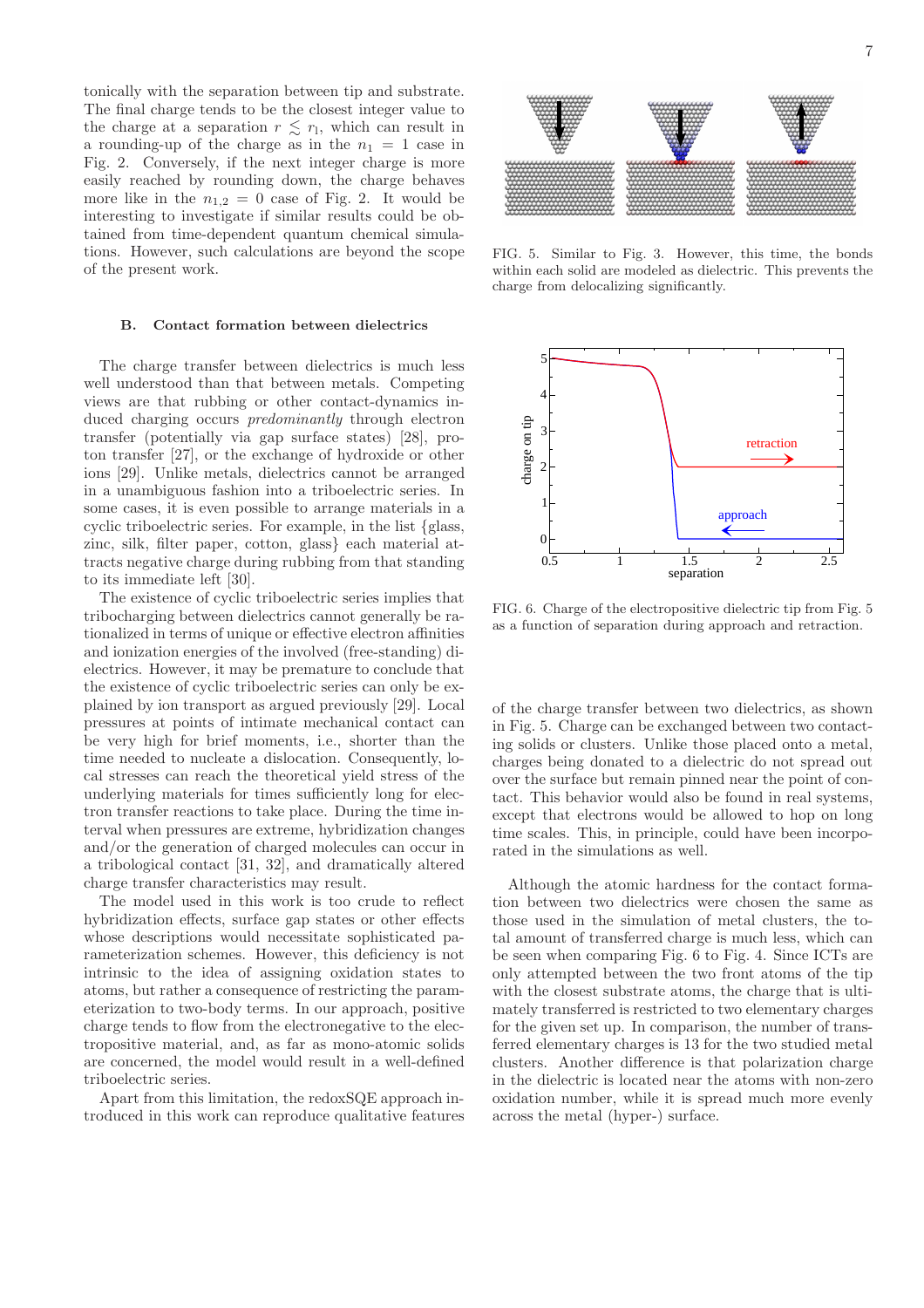### C. Semi-quantitative considerations

The two examples of contact electrification discussed above do not pertain to any particular material. However, they reflect reality in the sense that collectivity induces the possibility to transfer integer charges between (SQE) materials, even if the atoms constituting the electropositive material have an ionization energy I exceeding the electron affinity A of the atoms composing the counter body. In this section, we expand the analysis of how collectivity affects (SQE) values for  $I$  and  $A$  and thus  $(SQE)$  redox characteristics — in two specific systems, namely adsorbed atoms on metals and water molecules near a NaCl dimer.

In a pioneering work almost 80 years ago, Gurney [18] discussed why the work function of tungsten can be be reduced through a few alkaline earth atoms. He argued that this observation cannot be explained in a classical picture since ionizing, say, a single Ca atom costs  $I_{\text{Ca}} \approx 6.1 \text{ eV}$ , which exceeds the work function of tungsten  $W_W \approx 4.5$  eV. Yet, SQE reproduces the observed experimental trend. Given that all bonds are metallic (the argument remains unchanged if the SQE bond between Ca and W has a large but finite polarizability), charge can be shared among different (isolated) Ca atoms on the surface. This diminishes the effect of the atomic hardness and electronegativity becomes the relevant parameter, e.g.,  $\chi_{\text{Ca}} = 1$  eV. Since values for  $\chi$  differ only slightly between alkaline and alkaline earth metals, in contrast to their ionization energies, SQE finds a similar reduction in  $W_W$  for alkaline and alkaline earth adsorbates, in agreement with the observations reported in Ref. [18].

For the adsorbed metals, ionization potentials were reduced because new dielectric or metallic bonds allowed to spread the charge. External potentials can also achieve such a reduction, as we now discuss. Without hydration, a NaCl dimer dissociates in its ground state into two neutral atoms because  $I_{\text{Na}} \approx 5 \text{ eV}$  is greater than  $A_{\text{Cl}} \approx 3.6 \text{ eV}$ . We now estimate the effect of hydration for the dissociated dimer. Let us assume that electrostatic interactions are dominant at a separation of  $r = 2.5 \text{ Å}$  between a water molecule and an ion of integer charge. The electrostatic potential of a dipole is  $\Phi = \mathbf{d} \cdot \mathbf{r} / (4\pi\epsilon_0 r^3)$ . Thus the energy gain for a perfectly oriented dimer d is  $\Delta E = d \cdot r/(8\pi\epsilon_0 r^2)$ . Inserting  $d = 1.6$  debye (the value for an isolated H<sub>2</sub>O molecule) yields  $\Delta E \approx 0.4$  eV for singly charged ions. Thus, approximately two water molecules per ion are sufficient to topple the energy balance toward a charged dissociation limit. We conclude that  $redoxSQE$  would find  $-$  and remember!  $-$  that rock salt molecules decompose into neutral atoms in an inert-gas atmosphere but as ions in a sufficiently polar solvent, although the latter screens the direct Coulomb interaction between the ions.

# IV. DISCUSSION AND CONCLUSIONS

In this paper, we showed that introducing formal oxidation states to the split charge model allows one to reproduce various generic charge transfer features that occur during the contact formation and breaking of two solid clusters. The main idea behind the approach is that oxidation states of atoms can only change via a redox reaction involving two or more nearby atoms. This way partial charges are neither automatically constant nor a well-defined function of the instantaneous configuration but may be history dependent.

An important many-body effect implicitly contained in the model is that integer charge transfer can occur between two dielectrics of different electron affinity. This happens even though breaking (adiabatically) any molecule consisting of two (stable) atoms automatically results in two neutral atoms, at least for realistic values of atomic hardnesses and electronegativities. The reason for this behavior lies in a reduced ionization energy  $I$  for collective systems in comparison to isolated atoms. In a companion paper, we demonstrate that the methodology explored in this work moreover reproduces a variety of generic features that occur during the discharge and the aging of batteries [5]. No currently popular force field can achieve this, because they all assume a oneto-one correspondence between atomic coordinates and interatomic forces. Time-dependent density functional theory approaches are likewise likely to fail to produce such features due to the serious constraints on particle numbers and simulation times.

Our case study reproducing the generic features of contact-induced charging between two dielectrics assumes implicitly that electric current is effected by the passage of integer charges, i.e., electrons, from one solid to the other. We nevertheless do not intend to take sides in the discussion of what charge types are mainly responsible for charge transfer [27, 29]. Protons, hydroxides, or other ions might be equally or even more important than electrons. Our purpose is to provide a formalism with which this issue can be addressed in terms of manyatom, force-field based simulations. This includes the ability to ascertain whether an atom leaves a solid or a cluster as a neutral atom or as an ion. Moreover, the redoxSQE method allows for the (local) electron or ion exchange between stoicheometrically similar materials, as long as local properties materials are distinct, e.g., because of chemical heterogeneity or different local radii of curvature. Thus, there is a chance to identify reasons for the frequently observed charge transfer between chemically identical materials. Of course, recognizing the main mechanism of contact electrification for a specific system requires a realistic and chemistry-specific parameterization.

It is encouraging that the original SQE formalism reproduces partial charges and polarizabilities quite accurately for systems in which atoms have a well-defined oxidation state [9, 11, 13, 14, 19, 21, 24]. Moreover, it